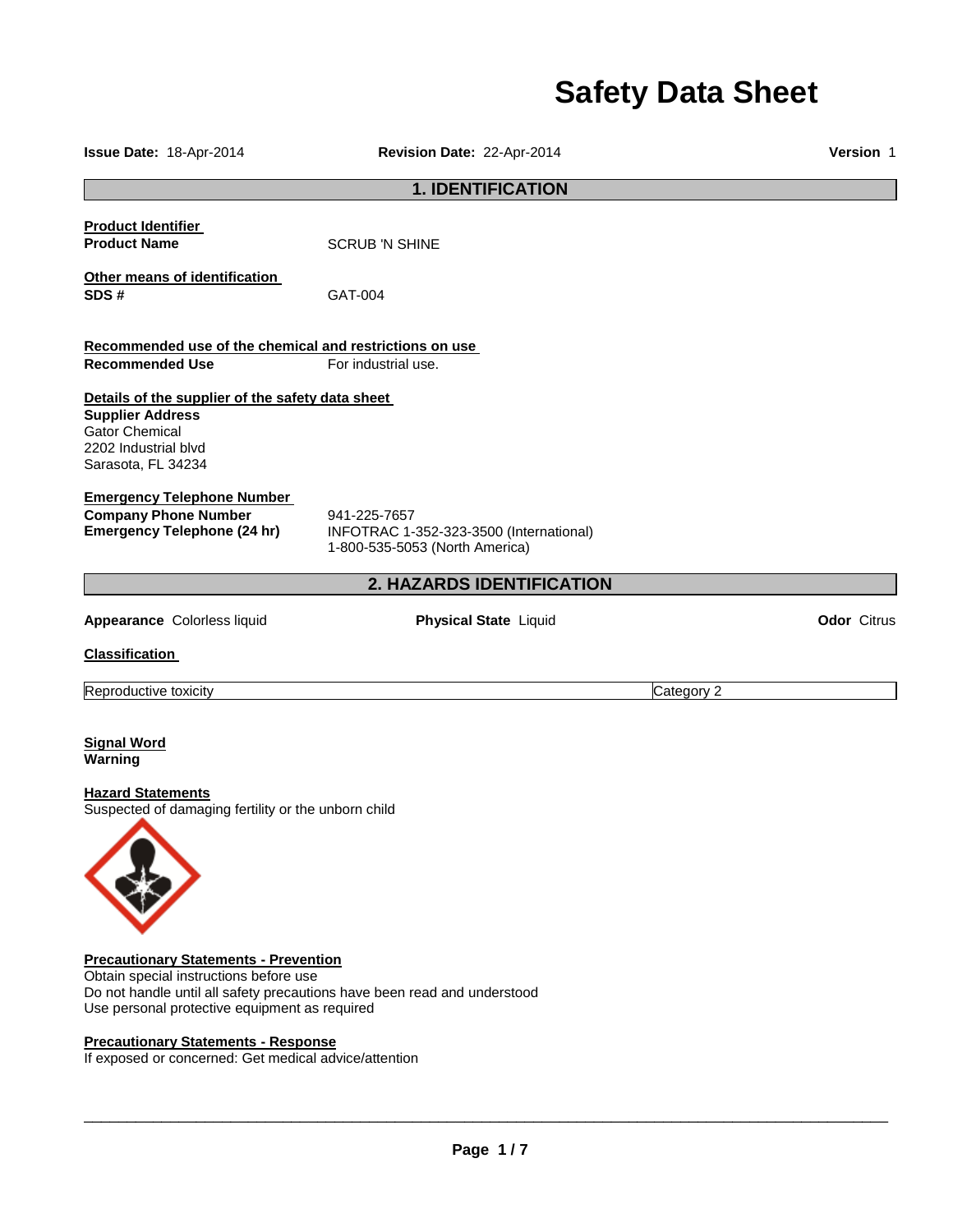#### **Precautionary Statements - Storage**

Store locked up

#### **Precautionary Statements - Disposal**

Dispose of contents/container to an approved waste disposal plant

## **3. COMPOSITION/INFORMATION ON INGREDIENTS**

\_\_\_\_\_\_\_\_\_\_\_\_\_\_\_\_\_\_\_\_\_\_\_\_\_\_\_\_\_\_\_\_\_\_\_\_\_\_\_\_\_\_\_\_\_\_\_\_\_\_\_\_\_\_\_\_\_\_\_\_\_\_\_\_\_\_\_\_\_\_\_\_\_\_\_\_\_\_\_\_\_\_\_\_\_\_\_\_\_\_\_\_\_

| $-$<br>.                                           | - NC | n.<br>Me |
|----------------------------------------------------|------|----------|
| --<br>Jieth<br>nomr<br>ether<br>∕^∕اا،<br>עו<br>'' |      |          |

\*\*If Chemical Name/CAS No is "proprietary" and/or Weight-% is listed as a range, the specific chemical identity and/or percentage of composition has been withheld as a trade secret.\*\*

| <b>4. FIRST-AID MEASURES</b>               |                                                                                                                                                                      |  |
|--------------------------------------------|----------------------------------------------------------------------------------------------------------------------------------------------------------------------|--|
| <b>First Aid Measures</b>                  |                                                                                                                                                                      |  |
| <b>General Advice</b>                      | Provide this SDS to medical personnel for treatment.                                                                                                                 |  |
| <b>Eye Contact</b>                         | Remove contact lenses. Flush eyes with clear running water for 15 minutes while holding<br>eyelids open; if irritation persists, seek medical attention.             |  |
| <b>Skin Contact</b>                        | Remove contaminated clothing; wash affected area with soap and water; launder<br>contaminated clothing before reuse; if irritation persists, seek medical attention. |  |
| <b>Inhalation</b>                          | Remove affected person to fresh air; provide oxygen if breathing is difficult.                                                                                       |  |
| Ingestion                                  | Give two glasses of water for dilution; Do not induce vomiting; never give anything by<br>mouth to an unconscious person; seek medical attention.                    |  |
| <b>Most important symptoms and effects</b> |                                                                                                                                                                      |  |
| <b>Symptoms</b>                            | INHALATION: High concentrations are irritating to the respiratory tract; inhalation of mist<br>may cause headache, dizziness, nausea, vomiting and malaise.          |  |
|                                            | SKIN: Brief contact may cause slight irritation; prolonged contact may cause moderate<br>reddening, swelling and possible necrosis.                                  |  |
|                                            | EYES: Contact may cause irritation and pain associated with redness and swelling of the<br>conjunctiva.                                                              |  |
|                                            | INGESTION: Low order of toxicity; may cause headache, dizziness, diarrhea and general<br>weakness.                                                                   |  |
|                                            | Indication of any immediate medical attention and special treatment needed                                                                                           |  |
| <b>Notes to Physician</b>                  | Treat symptomatically.                                                                                                                                               |  |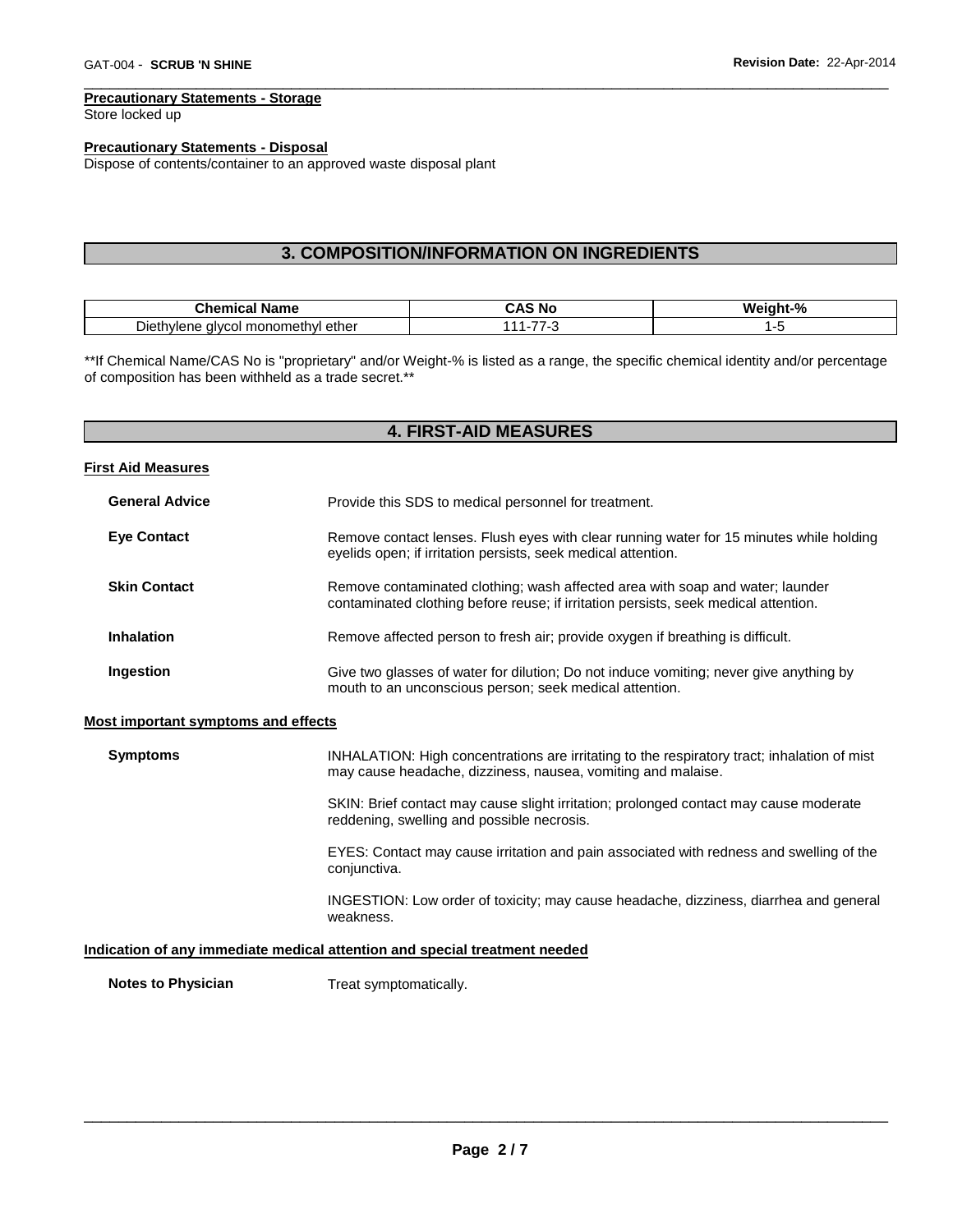#### \_\_\_\_\_\_\_\_\_\_\_\_\_\_\_\_\_\_\_\_\_\_\_\_\_\_\_\_\_\_\_\_\_\_\_\_\_\_\_\_\_\_\_\_\_\_\_\_\_\_\_\_\_\_\_\_\_\_\_\_\_\_\_\_\_\_\_\_\_\_\_\_\_\_\_\_\_\_\_\_\_\_\_\_\_\_\_\_\_\_\_\_\_ **5. FIRE-FIGHTING MEASURES**

#### **Suitable Extinguishing Media**

Carbon dioxide, water, water fog, dry chemical, chemical foam.

#### **Unsuitable Extinguishing Media** Not determined.

#### **Specific Hazards Arising from the Chemical**

Product is not flammable.

#### **Protective equipment and precautions for firefighters**

As in any fire, wear self-contained breathing apparatus pressure-demand, MSHA/NIOSH (approved or equivalent) and full protective gear. Keep containers cool with water spray to prevent container rupture due to steam buildup; floor will become slippery if material is released.

#### **6. ACCIDENTAL RELEASE MEASURES**

#### **Personal precautions, protective equipment and emergency procedures**

| <b>Personal Precautions</b>                          | Use personal protective equipment as required.                                                                 |
|------------------------------------------------------|----------------------------------------------------------------------------------------------------------------|
| <b>Environmental Precautions</b>                     | See Section 12 for additional Ecological Information.                                                          |
| Methods and material for containment and cleaning up |                                                                                                                |
| <b>Methods for Containment</b>                       | Prevent further leakage or spillage if safe to do so. Soak up and contain spill with an<br>absorbent material. |
| <b>Methods for Clean-Up</b>                          | Sweep up absorbed material and shovel into suitable containers for disposal.                                   |

#### **7. HANDLING AND STORAGE**

#### **Precautions for safe handling**

| <b>Advice on Safe Handling</b> | Handle in accordance with good industrial hygiene and safety practice. Obtain special  |
|--------------------------------|----------------------------------------------------------------------------------------|
|                                | instructions before use. Do not handle until all safety precautions have been read and |
|                                | understood. Use personal protection recommended in Section 8.                          |

#### **Conditions for safe storage, including any incompatibilities**

| <b>Storage Conditions</b>     | Keep container tightly closed and store in a cool, dry and well-ventilated place. Store locked<br>up. |
|-------------------------------|-------------------------------------------------------------------------------------------------------|
| <b>Incompatible Materials</b> | Strong oxidizers, Strong acids.                                                                       |

#### **8. EXPOSURE CONTROLS/PERSONAL PROTECTION**

#### **Exposure Guidelines**

## **Appropriate engineering controls Engineering Controls** Apply technical measures to comply with the occupational exposure limits. **Individual protection measures, such as personal protective equipment**

**Eye/Face Protection** Wear protective eyeglasses or chemical safety goggles.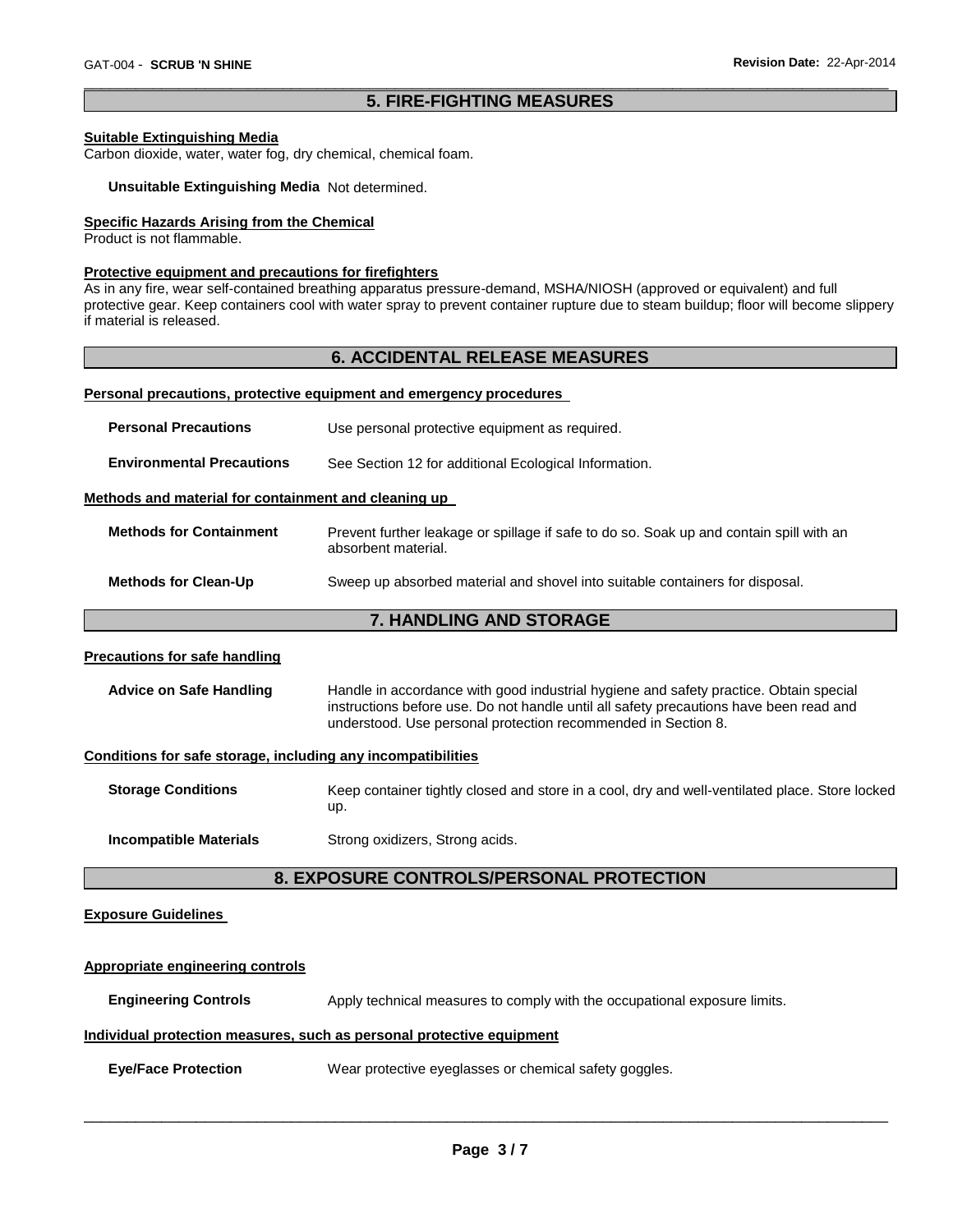## **Skin and Body Protection** Neoprene or rubber gloves with cuffs; Coveralls, apron, or other equipment should be worn to minimize skin contact. **Respiratory Protection** Follow OSHA respirator regulations (29 CFR 1910.134) and, if necessary, wear a MSHA/NIOSH-approved respirator.

\_\_\_\_\_\_\_\_\_\_\_\_\_\_\_\_\_\_\_\_\_\_\_\_\_\_\_\_\_\_\_\_\_\_\_\_\_\_\_\_\_\_\_\_\_\_\_\_\_\_\_\_\_\_\_\_\_\_\_\_\_\_\_\_\_\_\_\_\_\_\_\_\_\_\_\_\_\_\_\_\_\_\_\_\_\_\_\_\_\_\_\_\_

**General Hygiene Considerations** Handle in accordance with good industrial hygiene and safety practice.

## **9. PHYSICAL AND CHEMICAL PROPERTIES**

#### **Information on basic physical and chemical properties**

| <b>Physical State</b><br>Appearance<br><b>Color</b> | Liquid<br>Colorless liquid<br>Colorless | Odor<br><b>Odor Threshold</b> | Citrus<br>Not determined |
|-----------------------------------------------------|-----------------------------------------|-------------------------------|--------------------------|
| <b>Property</b>                                     | Values                                  | Remarks • Method              |                          |
| рH<br><b>Melting Point/Freezing Point</b>           | $7.0 - 8.0$<br>Not determined           |                               |                          |
| <b>Boiling Point/Boiling Range</b>                  | 100 °C / 212 °F                         |                               |                          |
| <b>Flash Point</b>                                  | Not flammable                           |                               |                          |
| <b>Evaporation Rate</b>                             | $<$ 1                                   | (Water = 1)                   |                          |
| <b>Flammability (Solid, Gas)</b>                    | Not determined                          |                               |                          |
| <b>Upper Flammability Limits</b>                    | Not determined                          |                               |                          |
| <b>Lower Flammability Limit</b>                     | Not determined                          |                               |                          |
| <b>Vapor Pressure</b>                               | 17 mm Hg $@$ 20 $^{\circ}$ C            |                               |                          |
| <b>Vapor Density</b>                                | >1                                      | $(Air=1)$                     |                          |
| <b>Specific Gravity</b>                             | 1.010                                   | $(1=Water)$                   |                          |
| <b>Water Solubility</b>                             | Completely soluble                      |                               |                          |
| Solubility in other solvents                        | Not determined                          |                               |                          |
| <b>Partition Coefficient</b>                        | Not determined                          |                               |                          |
| <b>Auto-ignition Temperature</b>                    | Not determined                          |                               |                          |
| <b>Decomposition Temperature</b>                    | Not determined                          |                               |                          |
| <b>Kinematic Viscosity</b>                          | Not determined                          |                               |                          |
| <b>Dynamic Viscosity</b>                            | Not determined                          |                               |                          |
| <b>Explosive Properties</b>                         | Not determined                          |                               |                          |
| <b>Oxidizing Properties</b>                         | Not determined                          |                               |                          |

## **10. STABILITY AND REACTIVITY**

#### **Reactivity**

Not reactive under normal conditions.

#### **Chemical Stability**

Stable under recommended storage conditions.

#### **Possibility of Hazardous Reactions**

None under normal processing.

#### **Conditions to Avoid**

Extreme temperatures. Keep from freezing.

#### **Incompatible Materials**

Strong oxidizers, Strong acids.

#### **Hazardous Decomposition Products**

Carbon oxides.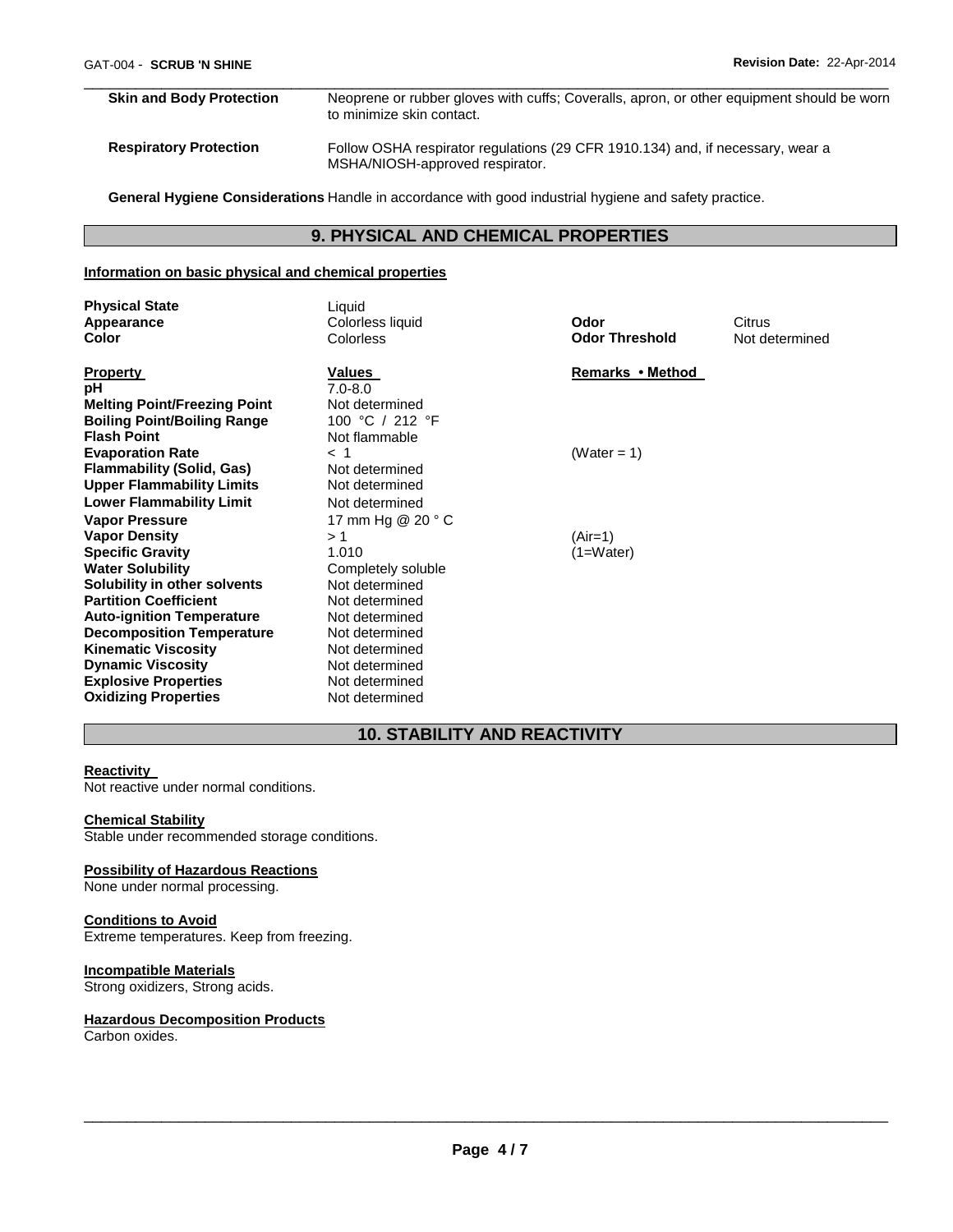#### \_\_\_\_\_\_\_\_\_\_\_\_\_\_\_\_\_\_\_\_\_\_\_\_\_\_\_\_\_\_\_\_\_\_\_\_\_\_\_\_\_\_\_\_\_\_\_\_\_\_\_\_\_\_\_\_\_\_\_\_\_\_\_\_\_\_\_\_\_\_\_\_\_\_\_\_\_\_\_\_\_\_\_\_\_\_\_\_\_\_\_\_\_ **11. TOXICOLOGICAL INFORMATION**

#### **Information on likely routes of exposure**

| <b>Product Information</b> |                                                 |
|----------------------------|-------------------------------------------------|
| <b>Eve Contact</b>         | May cause temporary irritation on eye contact.  |
| <b>Skin Contact</b>        | May cause temporary irritation on skin contact. |
| <b>Inhalation</b>          | Avoid breathing vapors or mists.                |
| Ingestion                  | Do not taste or swallow.                        |

#### **Component Information**

| <b>Chemical Name</b>               | Oral LD50           | <b>Dermal LD50</b>            | <b>Inhalation LC50</b> |
|------------------------------------|---------------------|-------------------------------|------------------------|
| Diethylene glycol monomethyl ether | ʿRat<br>$= 4$ mL/kg | ' Rabbit<br>$= 2500 \mu L/kg$ |                        |
| $111 - 77 - 3$                     |                     |                               |                        |

#### **Information on physical, chemical and toxicological effects**

**Symptoms** Please see section 4 of this SDS for symptoms.

#### **Delayed and immediate effects as well as chronic effects from short and long-term exposure**

| Carcinogenicity | This product does not contain any carcinogens or potential carcinogens as listed by OSHA,<br>IARC or NTP. |
|-----------------|-----------------------------------------------------------------------------------------------------------|
|                 |                                                                                                           |

**Reproductive toxicity** Suspected of damaging fertility or the unborn child.

#### **Numerical measures of toxicity**

Not determined

## **12. ECOLOGICAL INFORMATION**

#### **Ecotoxicity**

An environmental hazard cannot be excluded in the event of unprofessional handling or disposal.

#### **Component Information**

| <b>Chemical Name</b>                                    | Algae/aquatic plants                           | <b>Fish</b>                                                                                                                                      | <b>Toxicity to</b><br>microorganisms | <b>Crustacea</b>                     |
|---------------------------------------------------------|------------------------------------------------|--------------------------------------------------------------------------------------------------------------------------------------------------|--------------------------------------|--------------------------------------|
| Diethylene glycol<br>monomethyl ether<br>$111 - 77 - 3$ | 500: 72 h Desmodesmus<br>subspicatus mg/L EC50 | 7500: 96 h Lepomis<br>macrochirus mg/L LC50<br>static 7500: 96 h Lepomis<br>macrochirus mg/L LC50<br>5741: 96 h Pimephales<br>promelas mg/L LC50 | $EC50 > 10000$ mg/L 17 h             | 500: 48 h Daphnia magna<br>mg/L EC50 |

#### **Persistence/Degradability**

Not determined.

#### **Bioaccumulation**

Not determined.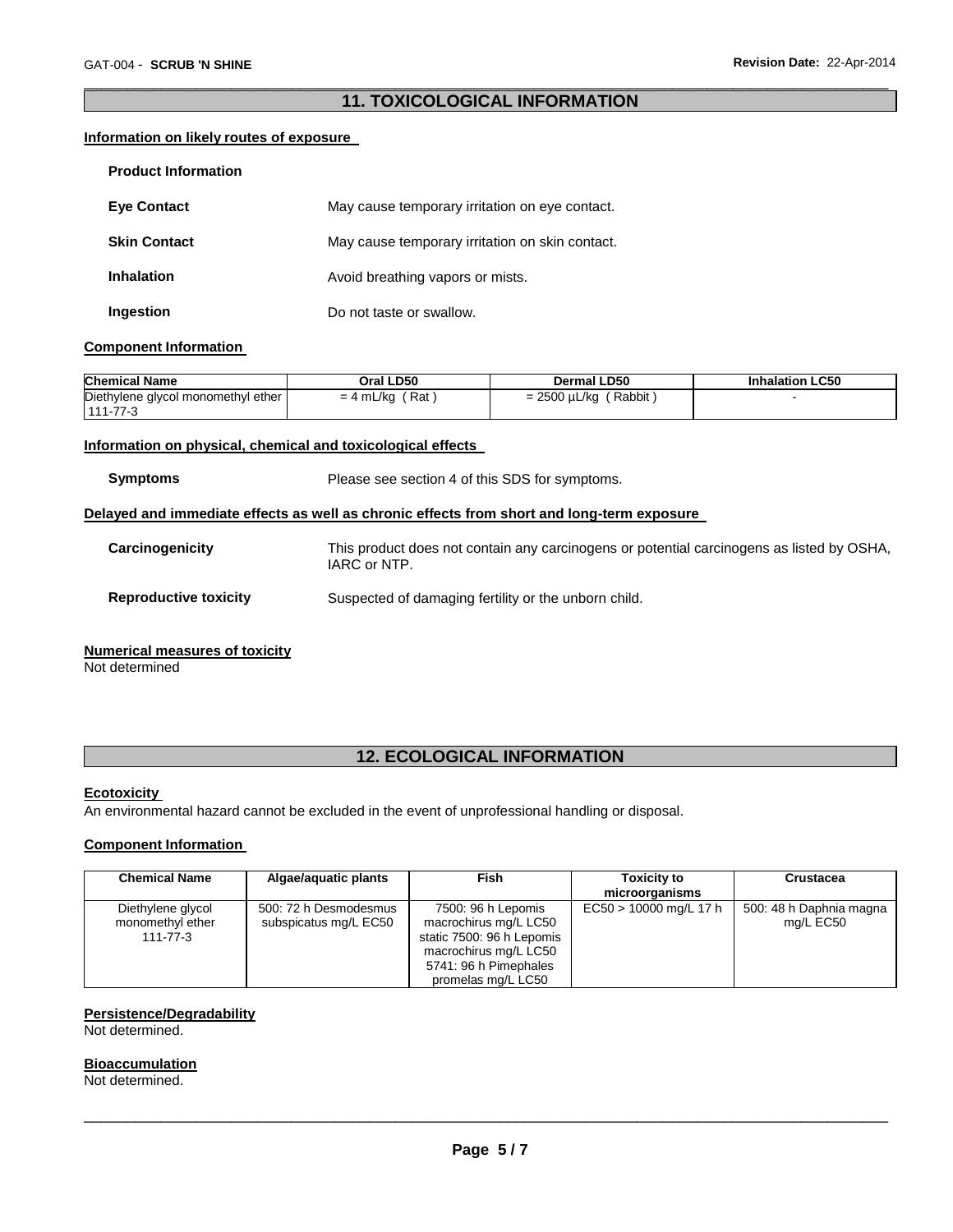#### **Mobility**

| <b>Chemical Name</b>               | <b>Partition Coefficient</b> |
|------------------------------------|------------------------------|
| Diethylene glycol monomethyl ether | 0.682                        |
| .77c<br>144                        |                              |

\_\_\_\_\_\_\_\_\_\_\_\_\_\_\_\_\_\_\_\_\_\_\_\_\_\_\_\_\_\_\_\_\_\_\_\_\_\_\_\_\_\_\_\_\_\_\_\_\_\_\_\_\_\_\_\_\_\_\_\_\_\_\_\_\_\_\_\_\_\_\_\_\_\_\_\_\_\_\_\_\_\_\_\_\_\_\_\_\_\_\_\_\_

#### **Other Adverse Effects**

Not determined

### **13. DISPOSAL CONSIDERATIONS**

#### **Waste Treatment Methods**

| <b>Disposal of Wastes</b>     | Disposal should be in accordance with applicable regional, national and local laws and<br>regulations. |
|-------------------------------|--------------------------------------------------------------------------------------------------------|
| <b>Contaminated Packaging</b> | Disposal should be in accordance with applicable regional, national and local laws and<br>regulations. |

## **14. TRANSPORT INFORMATION**

| <u>Note</u> | Please see current shipping paper for most up to date shipping information, including<br>exemptions and special circumstances. |
|-------------|--------------------------------------------------------------------------------------------------------------------------------|
| <u>DOT</u>  | Not regulated                                                                                                                  |
| <u>IATA</u> | Not regulated                                                                                                                  |
| <b>IMDG</b> | Not regulated                                                                                                                  |

## **15. REGULATORY INFORMATION**

#### **International Inventories**

Not determined

#### **Legend:**

*TSCA - United States Toxic Substances Control Act Section 8(b) Inventory DSL/NDSL - Canadian Domestic Substances List/Non-Domestic Substances List EINECS/ELINCS - European Inventory of Existing Chemical Substances/European List of Notified Chemical Substances ENCS - Japan Existing and New Chemical Substances IECSC - China Inventory of Existing Chemical Substances KECL - Korean Existing and Evaluated Chemical Substances PICCS - Philippines Inventory of Chemicals and Chemical Substances* 

#### **US Federal Regulations**

#### **SARA 313**

| <b>Chemical Name</b>                          | CAS No            | Weight-% | <b>SARA 313 -</b><br><b>Threshold</b><br>Values % |
|-----------------------------------------------|-------------------|----------|---------------------------------------------------|
| Diethylene glycol monomethyl ether - 111-77-3 | 77.0<br>.44<br>75 | ٠.       | ں. ا                                              |